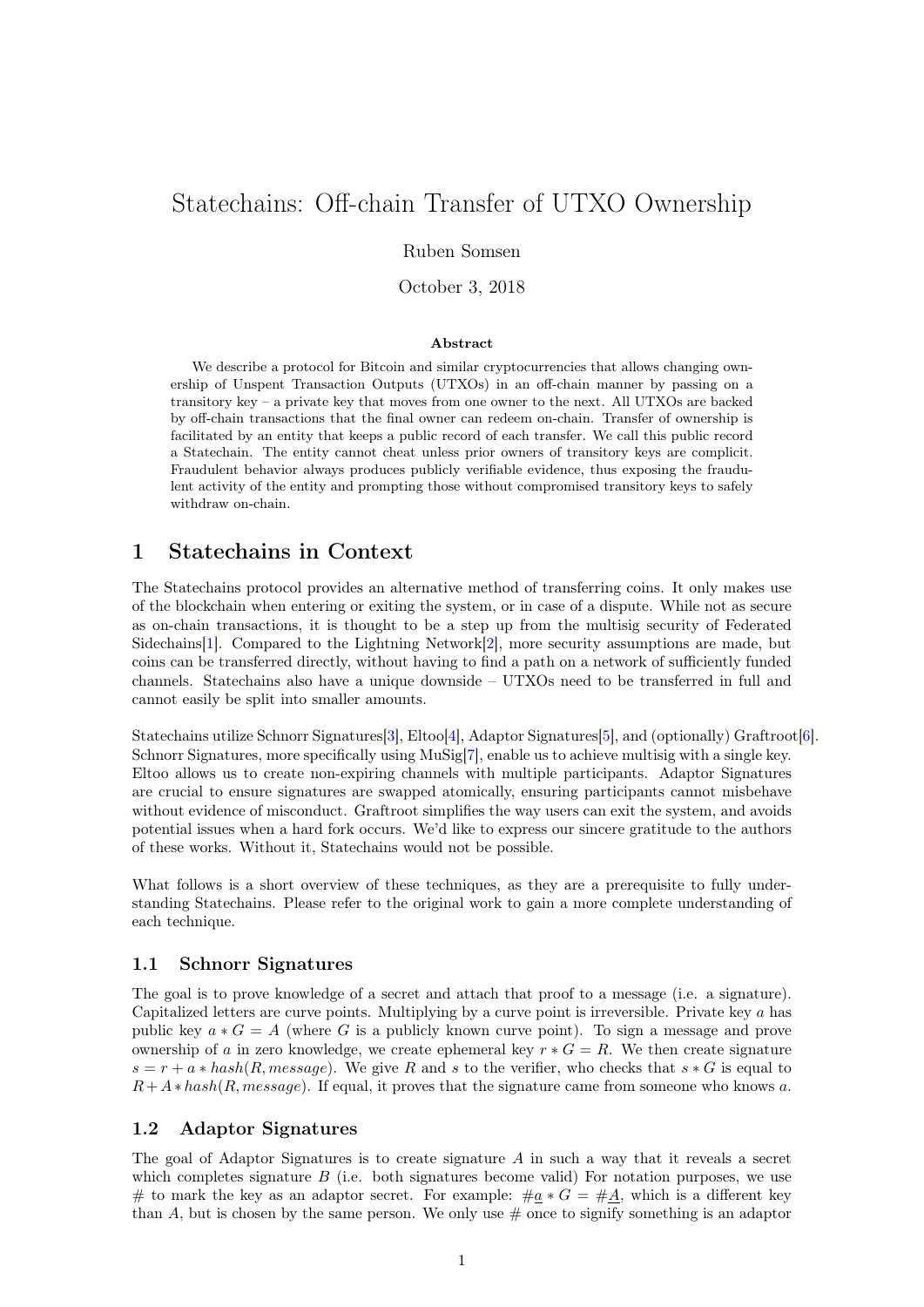secret, e.g.  $\#\underline{AB} = \#\underline{A} + \#\underline{B}$ . We use s' (notice the apostrophe) to signify an s that is (provably) missing an adaptor secret. In the following example, A and B need to reveal  $\#a$  and  $\#b$  before the signatures can be completed:

Adaptor signature A:  $R = R1 + \#AB$  $s' = r1 + a * hash(R, message)$ 

Adaptor signature B:  $R = R2 + #AB$  $s' = r2 + b * hash(R, message)$ 

Once  $A$  and  $B$  have received the incomplete signature  $s'$ , they can reveal their secret to each other. This can either be communicated directly, or via the blockchain by publishing a complete signature  $(\text{#a}b + s' = s \text{ and } s - s' = \text{#a}b)$ . Note that the common example is to use a single adaptor secret, but the variation we describe is better suited for situations involving more than two signatures and multiple participants.

#### 1.3 Eltoo

A payment channel in Bitcoin is typically created by locking up coins on-chain between two parties, Alice and Bob. They then proceed to create off-chain transactions, moving the locked up coins between A and B. Every time they update the state, the previous state needs to be made ineffective. Before Eltoo, this was done by revealing a secret that allowed  $A$  to take  $B$ 's money or vice versa if they ever tried to send an old state to the blockchain.

In the case of Statechains, this is not an option. Every time we update the state, a new party gets added into the mix. Imagine there are three parties:  $A, B$ , and  $C$ . If  $A$  cheats, there is no way to decide if  $B$  should get the money or  $C$ . Eltoo solves this. It doesn't try to punish a user who sends the wrong state, but instead it allows old states to be replaced by newer states. If an old state does get published, one simply overwrites it with the latest state in order to prevent any losses.

For our Statechains implementation, this means that if coins get transferred from B to C, both of them will have a valid on-chain transaction, but C's transaction will always take precedence, and is able to overwrite  $B$ 's transaction.

## 2 The Statechain Protocol

A Statechain is a ledger that contains the history of every UTXO that is under its management. This ledger is maintained by the Statechain entity and serves to make them accountable for misbehavior. We will refer to the Statechain entity as key A. Note that while our example shows the entity as having only one key, a real implementation should use a different key for every UTXO. The users of the Statechains will be  $B, C, D$ , etc.

When user B wishes to deposit coins into the Statechain, A and B create an Eltoo-style channel. If this was a Lightning-style Eltoo channel, the coins would be locked up between  $A$  and  $B$  (using MuSig[\[7\]](#page-5-6)), with a timelock back to B (ensuring B is the actual owner in case of dispute). For our protocol, we do something slightly different. B creates transitory key  $X - a$  key that will eventually be passed on to future recipients. The coins will be locked up between  $A$  and  $X$ , but the timelock will still go back to  $B$ .

To transfer the coins from  $B$  to  $C$ ,  $A$  and  $B$  agree to update the state in such a way that the timelock will now go to C. Knowledge of transitory key X is then transferred to  $C$ , enabling her to transfer the coins to the next user in similar fashion.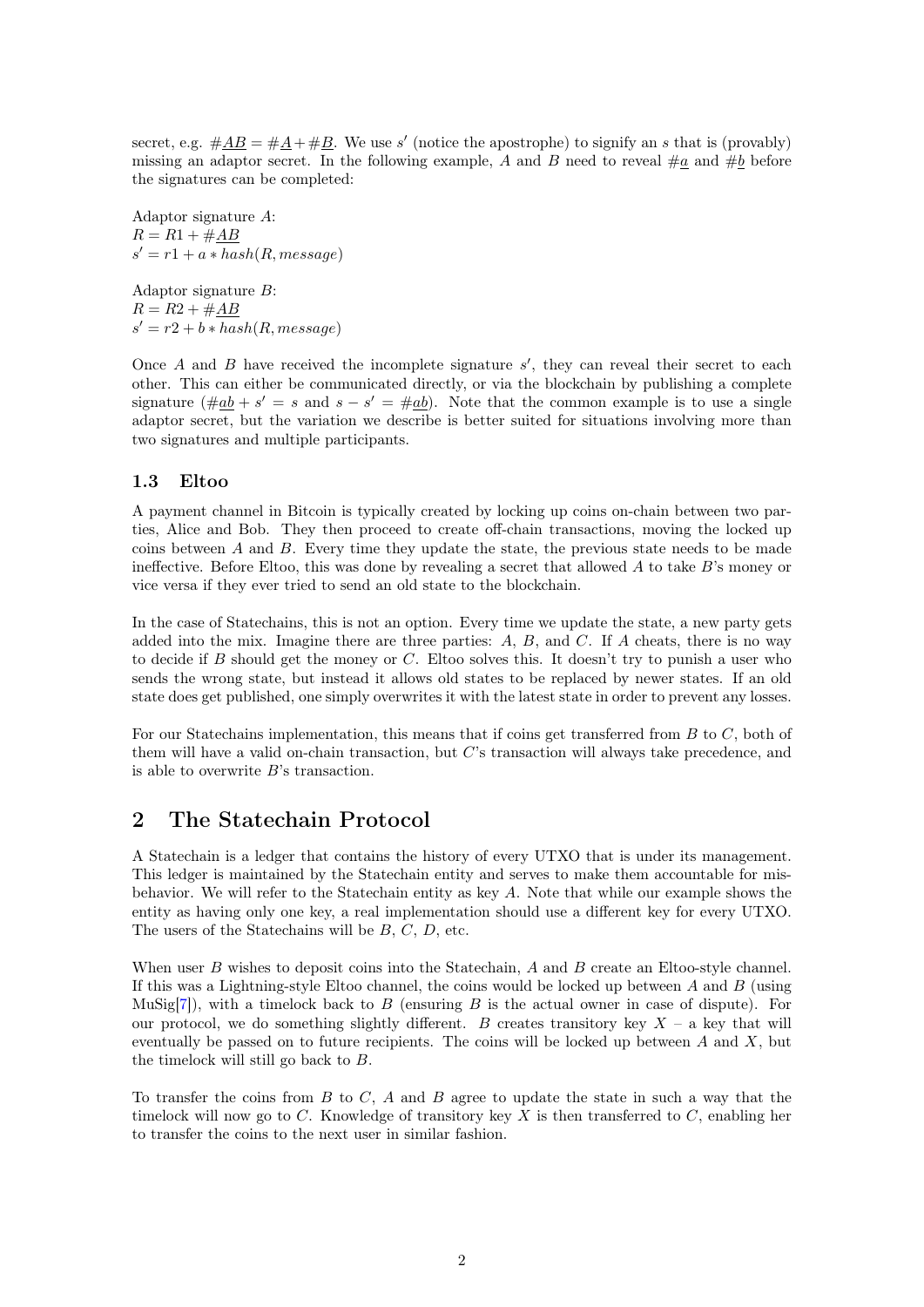

Figure 1: UTXO ownership gets transferred from  $B$  (prior state) to  $C$  (new state).

While both  $B$  and  $C$  now know  $X$ , entity  $A$  promises to only update the state according to the wishes of the last owner  $(C)$ . If entity A breaks this promise and colludes with a previous owner  $(B)$ , then the last owner can prove misconduct and ruin the reputation of entity A. The way we make it provable, is by having the owner of a UTXO sign off on the transfer, and publishing it on the Statechain. If A ever facilitates an action that was not signed off on, then this proves misconduct. We'll elaborate on this in later sections.

#### 2.1 Atomic Transfer

When entity A facilitates the transfer from  $B$  to  $C$ , they need a signature from  $B$ , which proves that  $B$  specifically requested the state update. They also need a signature from  $C$ , where she acknowledges receipt of the state update transaction. All of this needs to happen atomically (either all signatures become valid, or none), this way none of the parties can claim the transaction occurred without their permission. Adaptor Signatures allow us to do just that, and it even enables us to do it with multiple UTXOs.

### 2.2 Transferring Ownership of a Single UTXO

Prior state: New state:  $AXor(B + timelock) \rightarrow AXor(C + timelock)$ 

Preparation:

- 1. A, B, and C create and share adaptor secrets  $#A + #B + #C = #ABC$
- 2. B and C create adaptor signature BC that is missing  $\#ABC$ , and pass it on to A
- 3. A and X (known by B) create adaptor signature AX that is missing  $\#ABC$ , and pass it on to C

Steps:

- 1. C reveals  $\#_{\mathcal{L}}$  to B
- 2. *B* reveals  $\#b + \#c = \#bc$  to *A*
- 3. A publishes signature BC to the Statechain, which reveals  $\#abc$  to C
- 4. A helps C acquire transitory key X (\*) See appendix I

If aborted after step [\_]:

- 1. B can resume the payment at a later time
- 2. A can resume the payment later, B can cancel this by paying himself
- 3. The payment is complete, but can only be redeemed on-chain
- 4. The payment is complete, and can also be sent to others off-chain

#### 2.3 Atomic Swap of Multiple UTXOs

Prior state: New state:  $AXor(B + timelock) \rightarrow AXor(C + timelock)$  $AY or (D + timelock) \rightarrow A Y or (E + timelock)$  $AZor(F + timelock) \rightarrow AZor(G + timelock)$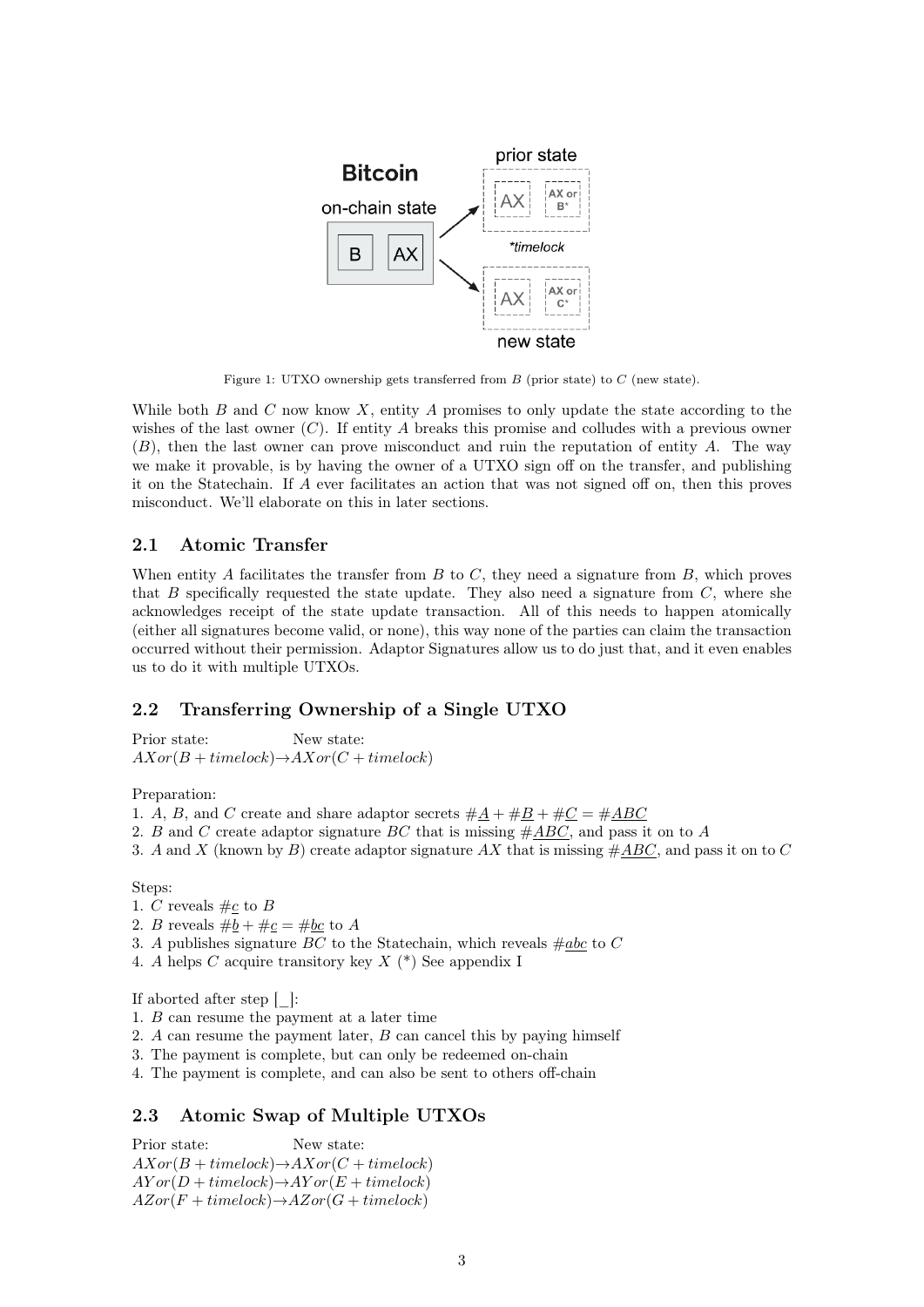Preparation:

1. A, B, C, D, E, F, G create and share their adaptor secrets,  $\#A + \#B + \dots = \# ABCDEFG$ 2.  $B, C, D, E, F, G$  create adaptor signature BCDEFG that is missing  $\#ABCDEFG$ , and pass it on to A

3. A and  $X/Y/Z$  (known by  $B/D/F$ ) create adaptor signature  $AX/AY/AZ$  that is missing  $\#ABCDEFG$ , and pass it on to  $C/E/G$ 

Steps:

1.  $C/E/G$  reveals  $\# \underline{c}/\#\underline{e}/\#\underline{g}$  to  $B/D/F$ 

2.  $B/D/F$  reveals  $\#bc/\#de\sqrt{\#fg}$  to A

3. A publishes signature  $BC\overline{DE}FG$  to the Statechain, which reveals  $\#abcdefg$  and completes signature  $AX/AY/AZ$ 

4. A helps  $C/E/G$  acquire transitory key  $X/Y/Z$  (\*) See appendix

# 3 Improving Security

Thus far we have described a model with single entity  $A$ . Instead, we can replace  $A$  with a federated group of signatories. This can be a threshold (e.g.  $8$  of 10 plus the transitory key), which matches the security assumptions of federated sidechains.

Another potential security improvement is that the transfer of the transitory key can be handled by a Hardware Security Module (HSM). If the transitory key never leaves the HSM and thus can only act in accordance to the protocol, it becomes impossible for A to collude with transitory key owners. This assumes the HSM is unhackable, which thus far has been proven to be difficult to achieve $|8|$ . We note that the protocol is naturally secure against loss of coins due to HSM failure, because the transitory key is only needed to transfer the coins and the off-chain bitcoin transaction can be stored outside of the HSM.

# 4 A Public Ledger

The entity that is operating the Statechain is expected to keep a public ledger in which every transfer gets recorded. This acts as evidence against unauthorized withdrawals. Either the unauthorized withdrawal conflicts with the ledger, or the Statechain was forked to match the withdrawal. Fraud can be proven in both cases, provided the users store the evidence that their transaction was at some point included in the Statechain. Unlike conventional blockchains, every UTXO has a history that is independent of the history of other UTXOs, since coins cannot be merged or split into multiple outputs. This allows you to selectively verify and track the history of only the UTXOs you care about.



Figure 2: For every off-chain Bitcoin transaction an equivalent Statechain transaction exists.

If the Statechain entity is malicious, at worst they can secretly obtain a bunch of transitory keys and withdraw all of them on-chain simultaneously. After this, the provable misconduct ruins their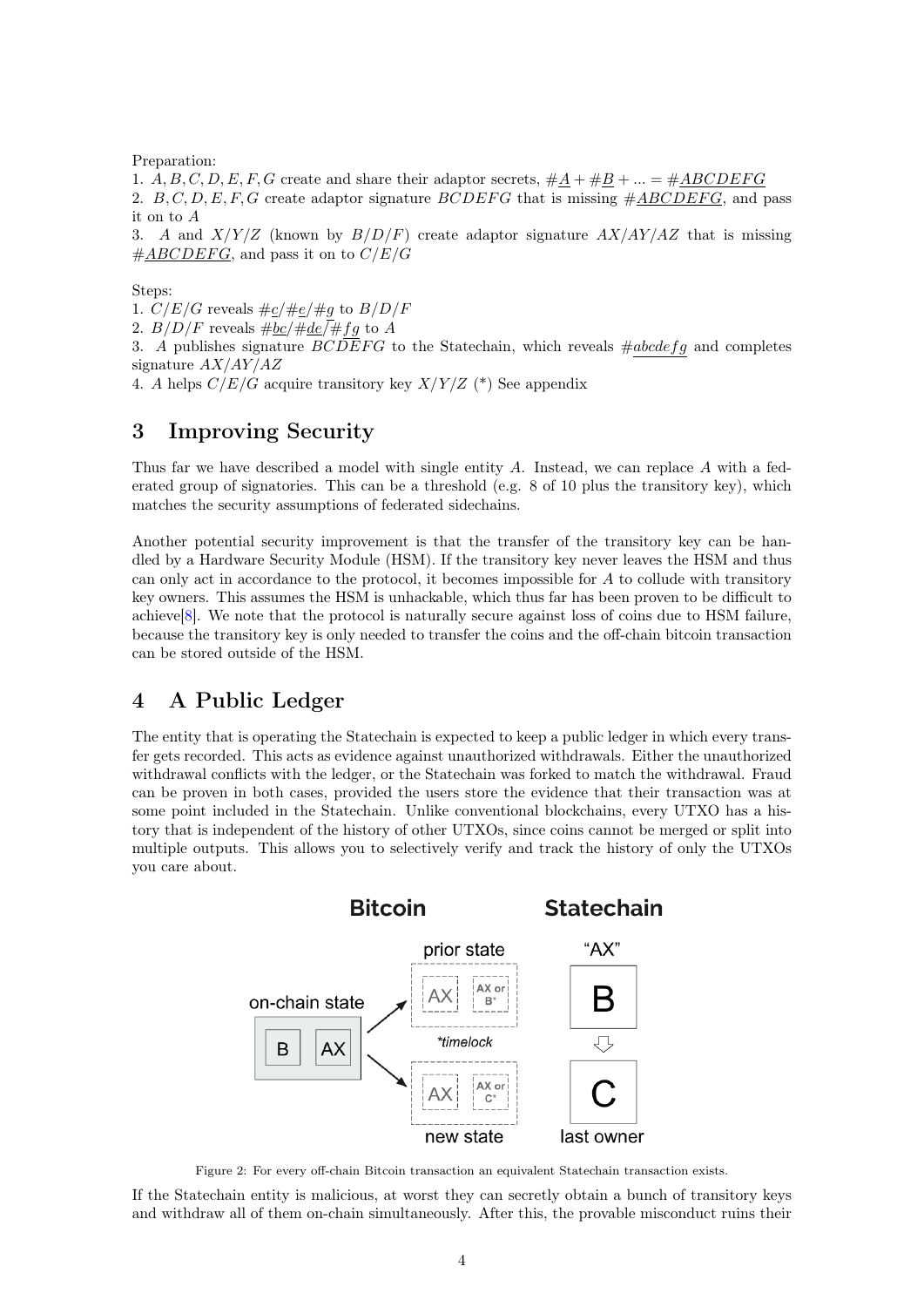reputation, and everybody whose transitory key wasn't compromised can proceed to safely withdraw on-chain.

While the security of the transitory keys lies with the users, and therefore has the potential to leak, it does reduce the liability of the Statechain entity. Even if they were compelled by law to confiscate certain coins, they literally do not have the means to do so.

# 5 UTXOs as Coins

Since the protocol only allows full UTXOs to be swapped and transferred, the UTXOs can be thought of as fixed-value coins. If you want to pay 0.5 BTC but only have 1 BTC, you will first have to trade your 1 BTC output for two 0.5 BTC outputs with any willing online participant. For smaller amounts this may be infeasible, since on-chain redemption of small amounts may be too costly in terms of network fees. The Statechain should restrict the allowed denominations in order to facilitate trading bigger outputs for smaller ones. Note that the Statechain entity can support multiple cryptocurrencies, meaning the Statechain can enable users to execute swaps between them.

# 6 Microtransactions Through Payment Channels

In the context of Statechains, microtransactions are amounts that are smaller than the smallest allowed denomination. The system we described thus far, does not deal with microtransactions elegantly. This also means it's hard to charge fees for the service. One solution is to use Lightning channels on top of Statechains.

For example, if user B sends coins to  $BC$ , with an on-chain timelocked redemption back to  $B$ , we have essentially created a Lightning-compatible payment channel between  $B$  and  $C$  on the Statechain. The difference compared to a conventional Lightning channel is that the Statechain was off-chain to begin with, so opening and closing payment channels is cheap (if cooperative), allowing channel balances to be easily readjusted. This makes Statechains quite useful as a layer between Bitcoin and the Lightning Network. Also note that updating the Lightning channel and swapping UTXOs can happen atomically.



Figure 3: By assigning coins on the Statechain to two owners  $(BC)$ , we have created a channel.

# 7 Withdrawing On-Chain

When user  $C$  wishes to withdraw from the Statechain, she can collaborate with  $A$  to create an on-chain withdrawal transaction. We can utilize Adaptor Signatures here as well in order to swap  $C$ 's redemption signature with the on-chain transaction. Note that  $C$  has to specifically sign the message she wants  $A$  to sign, otherwise  $C$  can claim  $A$  sent the coins somewhere else than the agreed upon destination. Alternatively, assuming the blockchain supports Graftroot,  $C$  can swap her redemption signature for a Graftroot signature, allowing her to construct her own on-chain transaction.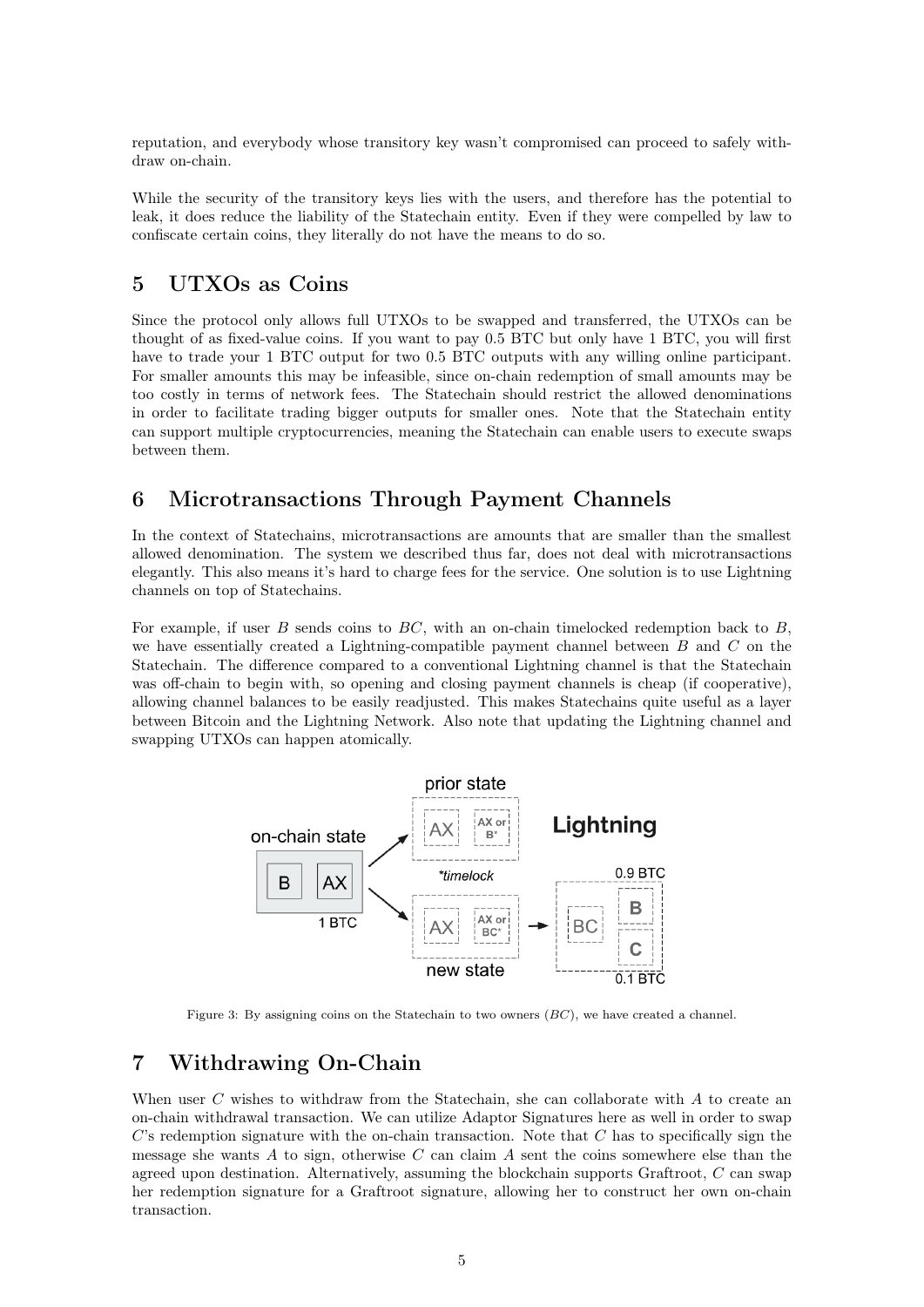One important benefit of using Graftroot is that it gives users a way to withdraw coins on other chains, in the event of a network split due to a hard fork. This also solves the issue for custodians of coins of deciding which side of a hypothetical fork they are going to honor. If the Graftroot script key is equal to the key that signed the withdrawal on the Statechain, then this also proves that A did not illegitimately claim the coins on a fork of Bitcoin.

If previous owner B ever sends their old on-chain transaction to the blockchain, a response is required in order to prevent him from taking the coins. Current owner  $C$  should always monitor the blockchain to detect when this happens. In response, she will either have to use her own on-chain transaction, or initiate a withdrawal with entity A.

During a withdrawal, the coins can also be deposited back into the Statechain, causing the UTXO to refresh. In general, it can be beneficial to refresh the UTXO after a certain number of Statechain transactions, since the likelihood of a transitory key leak increases over time.

## References

- <span id="page-5-0"></span>[1] A.Back, M.Corallo, L.Dashjr, M.Friedenbach, G.Maxwell, A.Miller, A.Poelstra, J.Timón, P.Wuille, Enabling Blockchain Innovations with Pegged Sidechains. https://blockstream.com/sidechains.pdf, 2014
- <span id="page-5-1"></span>[2] J.Poon, T.Dryja, The Bitcoin Lightning Network: Scalable Off-Chain Instant Payments. https://lightning.network/lightning-network-paper.pdf, 2016
- <span id="page-5-2"></span>[3] J.Lau, G.Maxwell, J.Nick, A.Poelstra, T.Ruffing, R.Russell, A.Towns, P.Wuille, Schnorr Signatures. https://github.com/sipa/bips/blob/bip-schnorr/bip-schnorr.mediawiki, 2018
- <span id="page-5-3"></span>[4] C.Decker, R.Russell, O.Osuntokun, eltoo: A Simple Layer2 Protocol for Bitcoin. https://blockstream.com/eltoo.pdf, 2018
- <span id="page-5-4"></span>[5] Andrew Poelstra, Scriptless Scripts. http://diyhpl.us/~bryan/papers2/bitcoin/2017-03-mitbitcoin-expo-andytoshi-mimblewmble-scriptless-scripts.pdf, 2017
- <span id="page-5-5"></span>[6] Gregory Maxwell, Graftroot: Private and efficient surrogate scripts under the taproot assumption. https://lists.linuxfoundation.org/pipermail/bitcoin-dev/2018-February/015700.html, 2018
- <span id="page-5-6"></span>[7] G.Maxwell, A.Poelstra, Y.Seurin, P.Wuille, Simple Schnorr Multi-Signatures with Applications to Bitcoin. https://eprint.iacr.org/2018/068.pdf, 2018
- <span id="page-5-7"></span>[8] G.Chen, S.Chen, Y.Xiao, Y.Zhang, Z.Lin, T.H.Lai, SgxPectre Attacks: Stealing Intel Secrets from SGX Enclaves via Speculative Execution https://arxiv.org/pdf/1802.09085.pdf, 2018